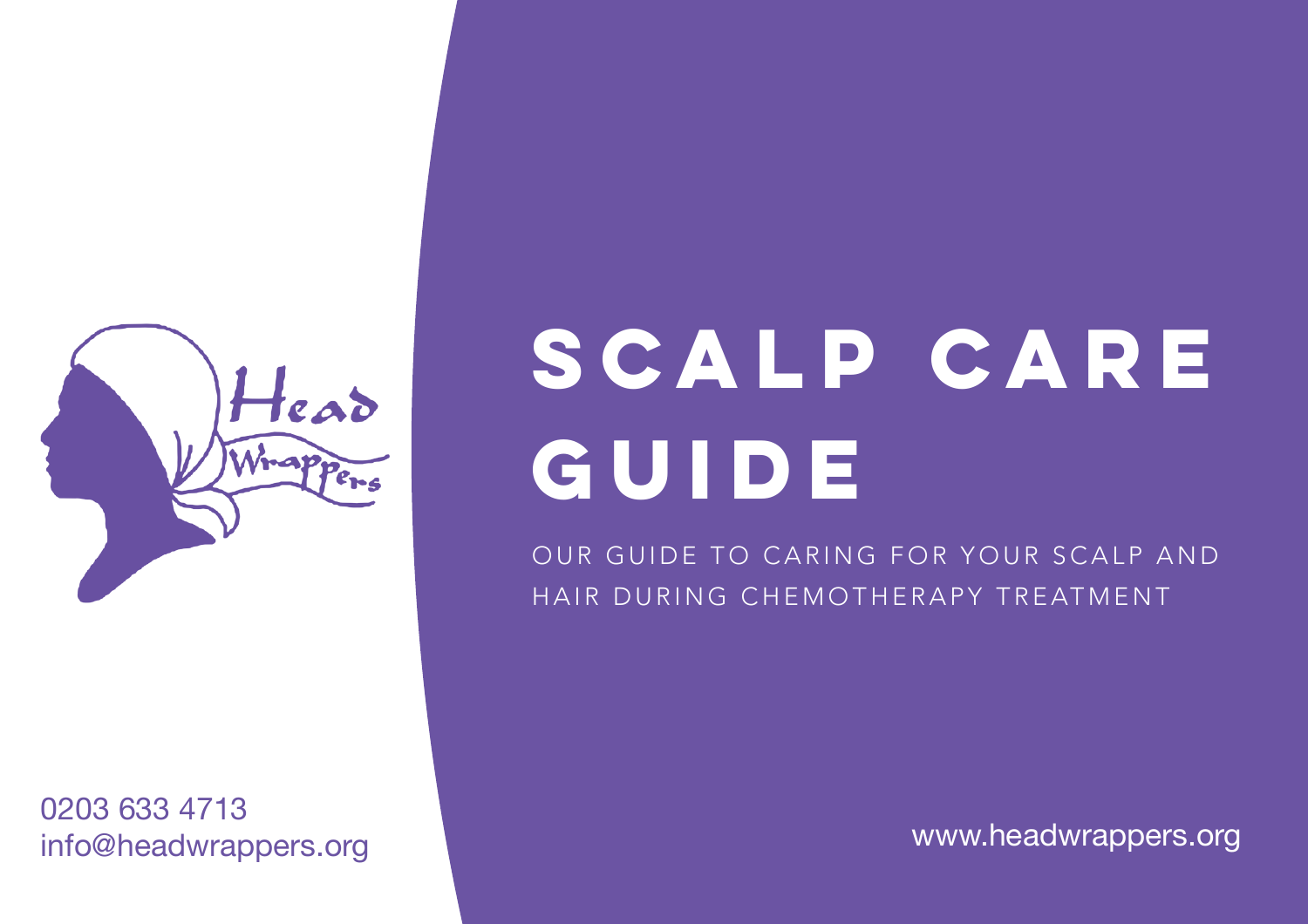## **WHAT'S INSIDE**

Section One.......... Preparing emotionally for hair loss Section Two........... Before treatment (being prepared for hair loss) Section Three………Tips to help you care for your hair and skin

Section Four.......... During hair loss

Section Five…........ When treatment has finished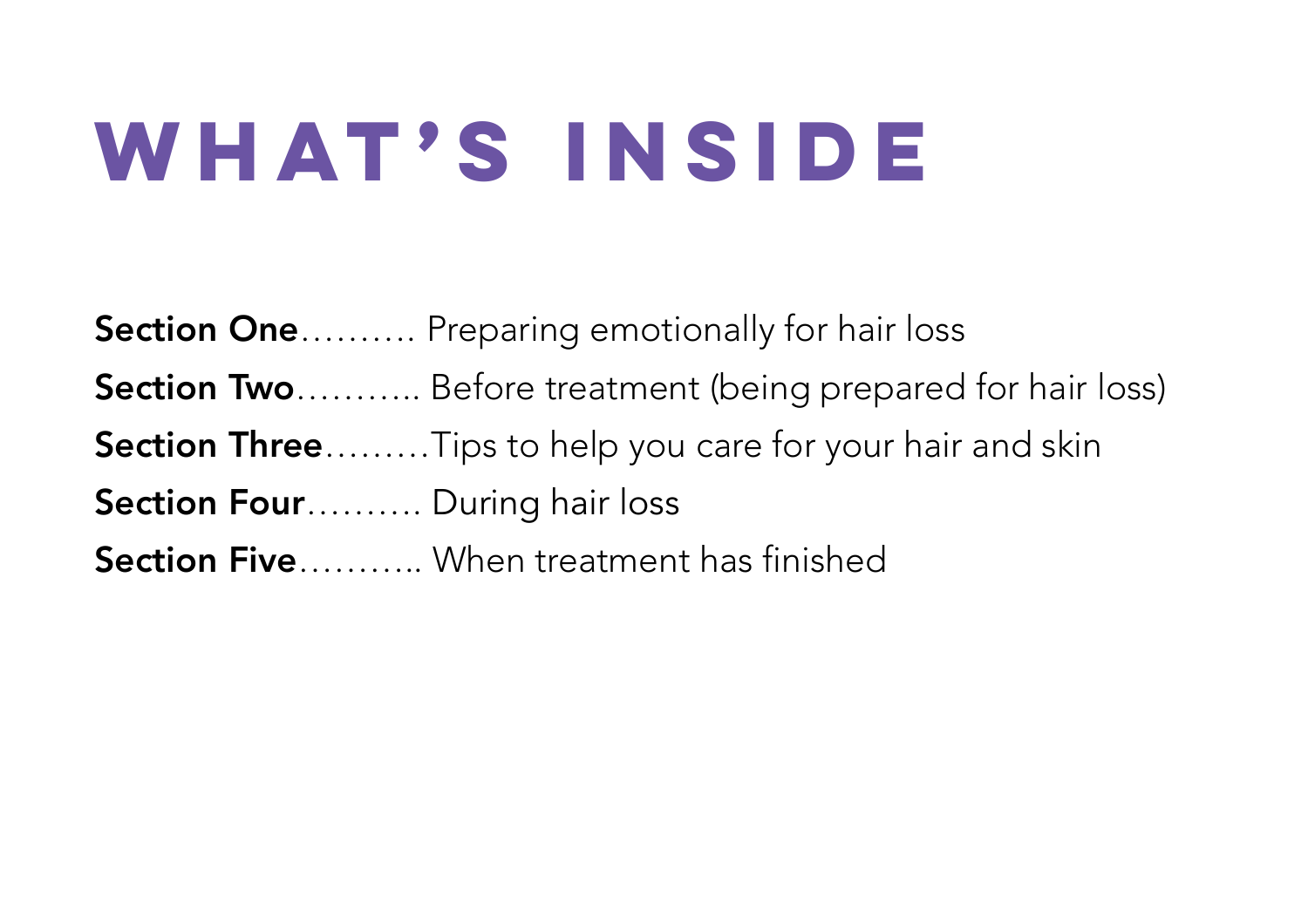### **Losing your hair through cancer treatments**

You may experience hair loss if you are having chemotherapy, radiotherapy, or hormonal and targeted (biological) therapy.

In this document, we have tried to give some practical information, hints and tips, but there are lots of organisations and charities who are specialists in giving advice on hair loss. We suggest that to get more information, which may be specific to your treatment, you follow the links we have provided here and talk to your specialist cancer team.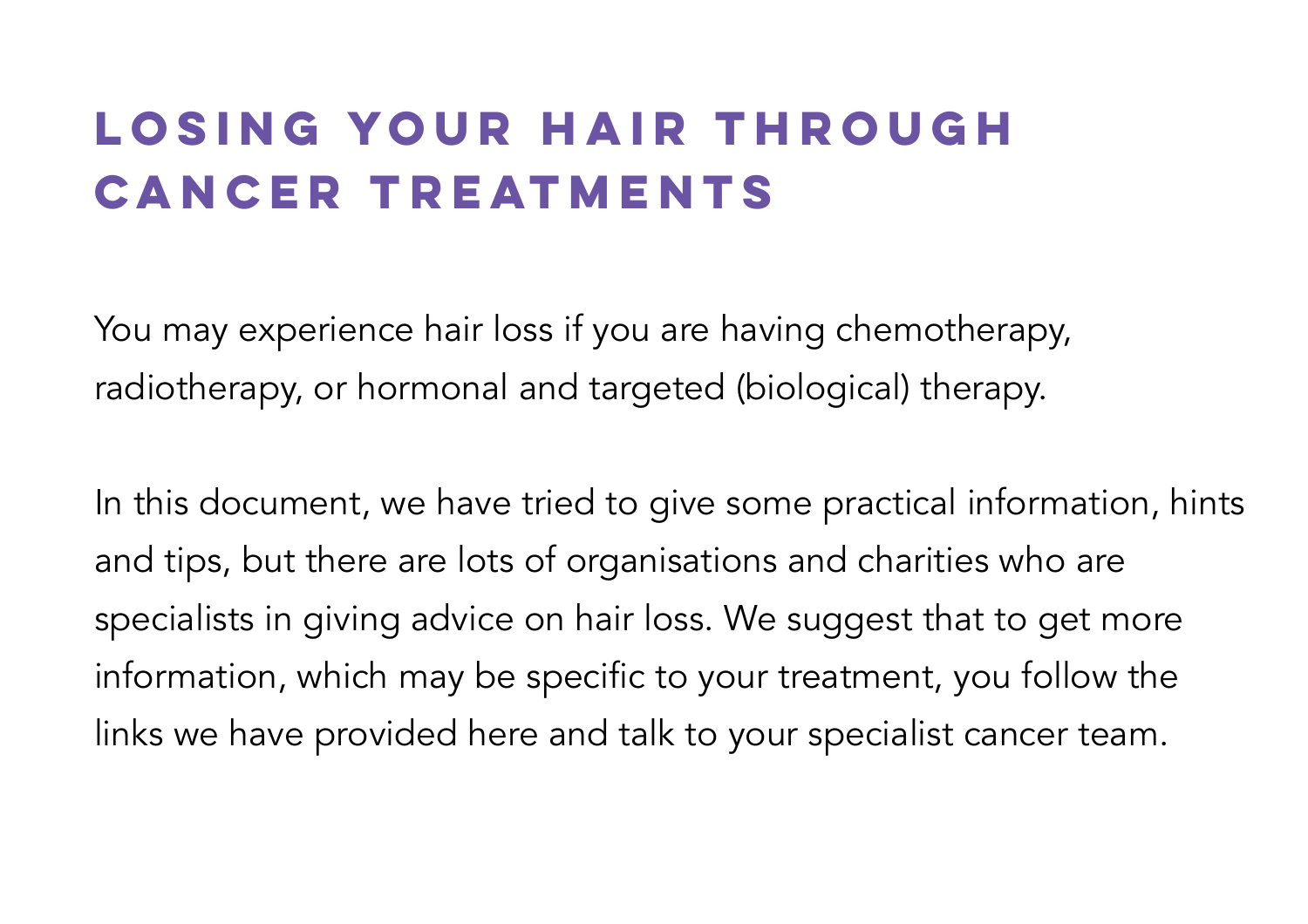

#### SECTION ONE

## **PREPARING EMOTIONALLY FOR HAIR LOSS**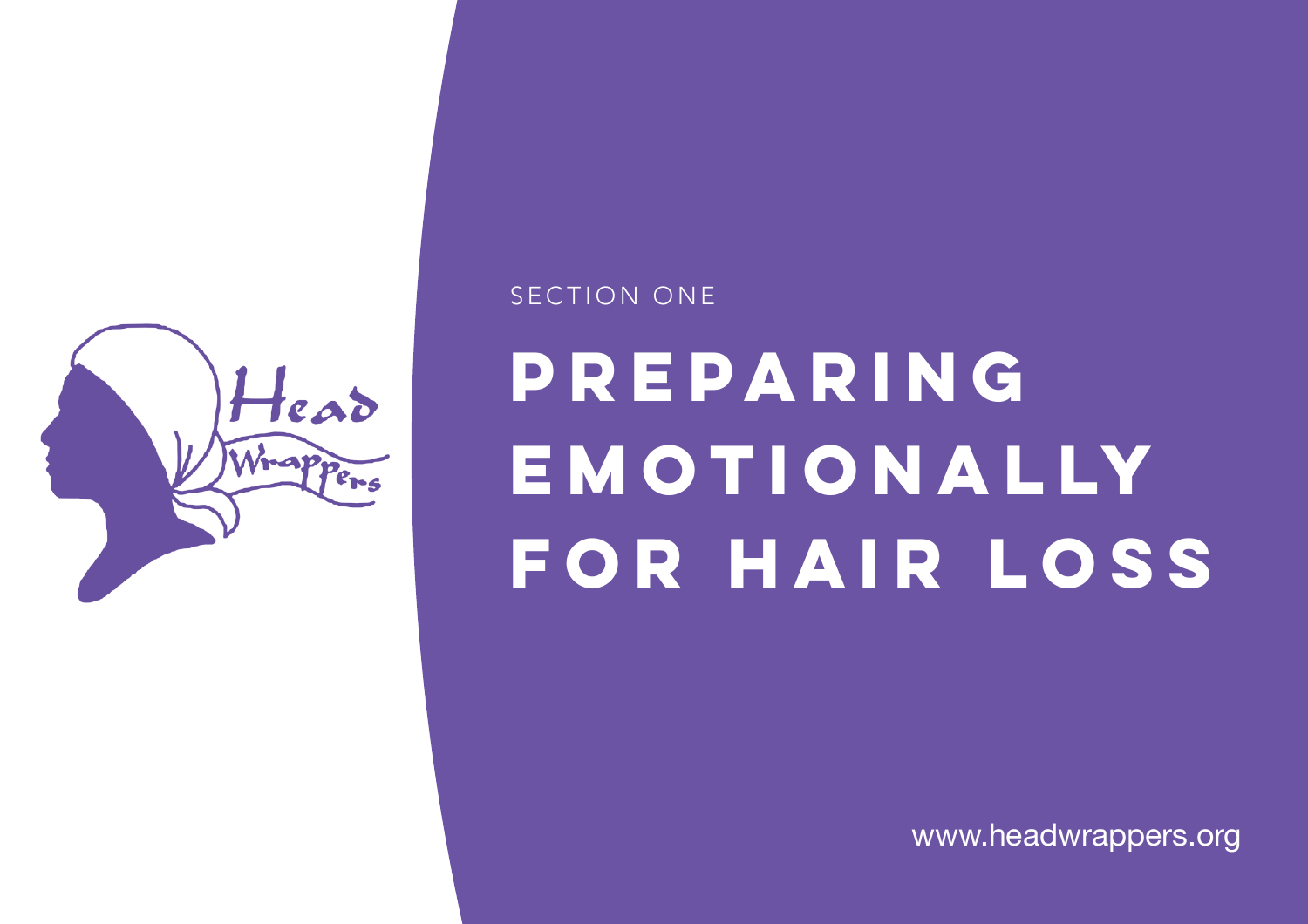- Everyone reacts differently to their cancer treatments, both physically and emotionally, and it is okay if you feel sad about losing your hair.
- Our colleagues at [Maggie's](https://www.maggies.org/)  [Centres](https://www.maggies.org/) or [Macmillan Cancer](https://www.macmillan.org.uk/)  [Support](https://www.macmillan.org.uk/) offer a range of hair loss counselling services.
- Headwrappers' Tea, Top Knots & Turbans sessions are another way to talk to others going through the same experience. These are fortnightly virtual Zoom sessions, where those on the call talk informally about their experience, and where sometimes we have guest speakers talk to us on topics that we think you might find interesting or helpful.
- If you would like to join us at a Tea, Top Knots & Turbans session email [advice@headwrappers.org](mailto:advice@headwrappers.org) and ask to join the Zoom invite list.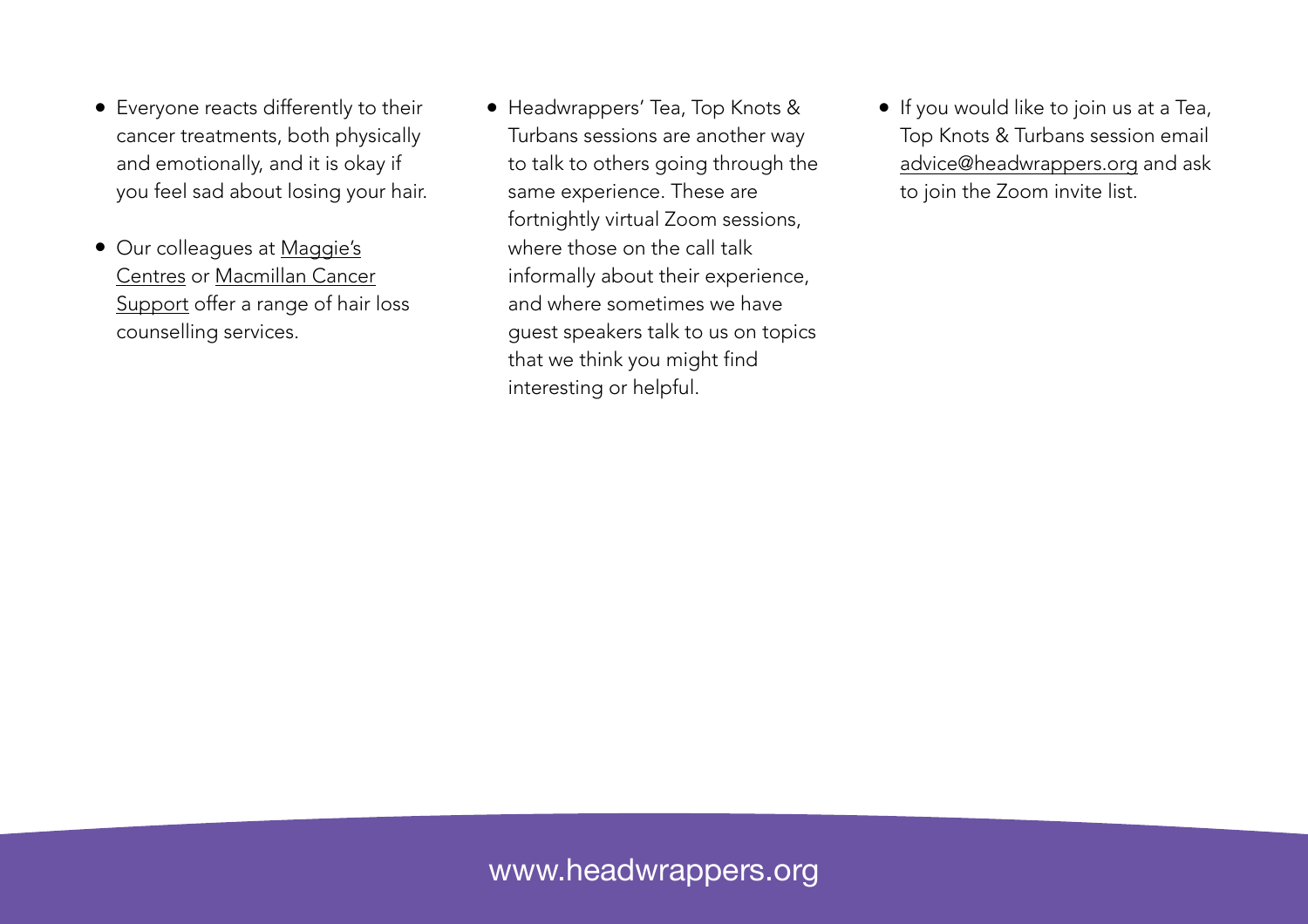

#### SECTION TWO

### **before TREATMENT**

BEING PREPARED FOR HAIR LOSS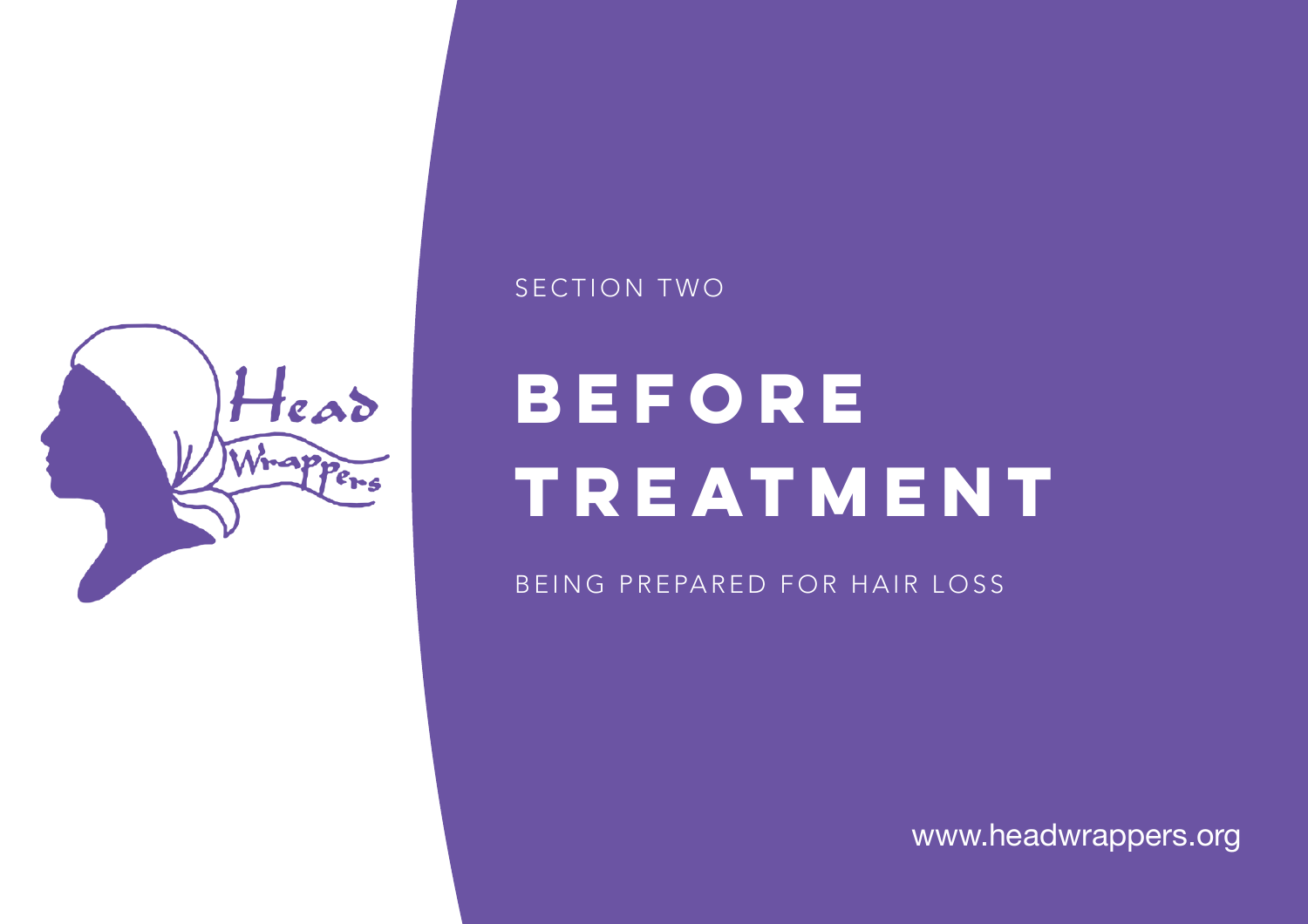- Speak to your oncologist or specialist nurse about the treatment you will be having and how this might affect you. Not all chemotherapy drugs cause hair loss. If your chemotherapy is likely to cause hair loss, be aware that in most cases this is usually temporary.
- If you are having a chemotherapy that causes hair loss, talk to your cancer team about scalp cooling if you think this might be of interest to you. There is lots of information about this available, here are some useful websites which have information about scalp cooling.
- [NHS](https://www.nhs.uk/conditions/chemotherapy/cancer-and-hair-loss/)
- [OWise](https://owise.uk/)
- Cancer Hair Care
- Breast Cancer Now
- Book a HeadWrappers' hair loss support session – you will be sent a free scarf in advance of the session to enable you to follow the demonstrations, and we will provide you with information to support you through your hair loss – enquire about a session by [emailing us here.](mailto:advice@headwrappers.org%3Fsubject=Enquiry)
- Take a 'selfie' you may want to check the position and shape of your eyebrows at a later date if they thin, or if you lose them.
- Consider booking an appointment with [Look Good Feel Better.](https://www.lookgoodfeelbetter.co.uk/) This charity delivers sessions online and in various support centres. They will provide you with hints and tips about make- up and about managing hair loss in areas such as your eyebrows and eyelashes.
- Some types of hair need special consideration, for example, Cancer Hair Care provide useful information on [how to deal with](https://www.cancerhaircare.co.uk/afro-hair/)  [afro hair.](https://www.cancerhaircare.co.uk/afro-hair/) Please follow this link for further information and look at their website for a wide range of information on hair loss during cancer treatment.
- Take a lock of your hair you may want to check your natural colour when choosing a wig or a hair piece, or at a time when you can colour your hair again after your treatment.
- Cutting long hair shorter can sometimes make the transition to hair loss easier to manage.
- If you have long hair you may wish to consider donating it to The [Little Princess Trust](http://www.littleprincesses.org.uk/).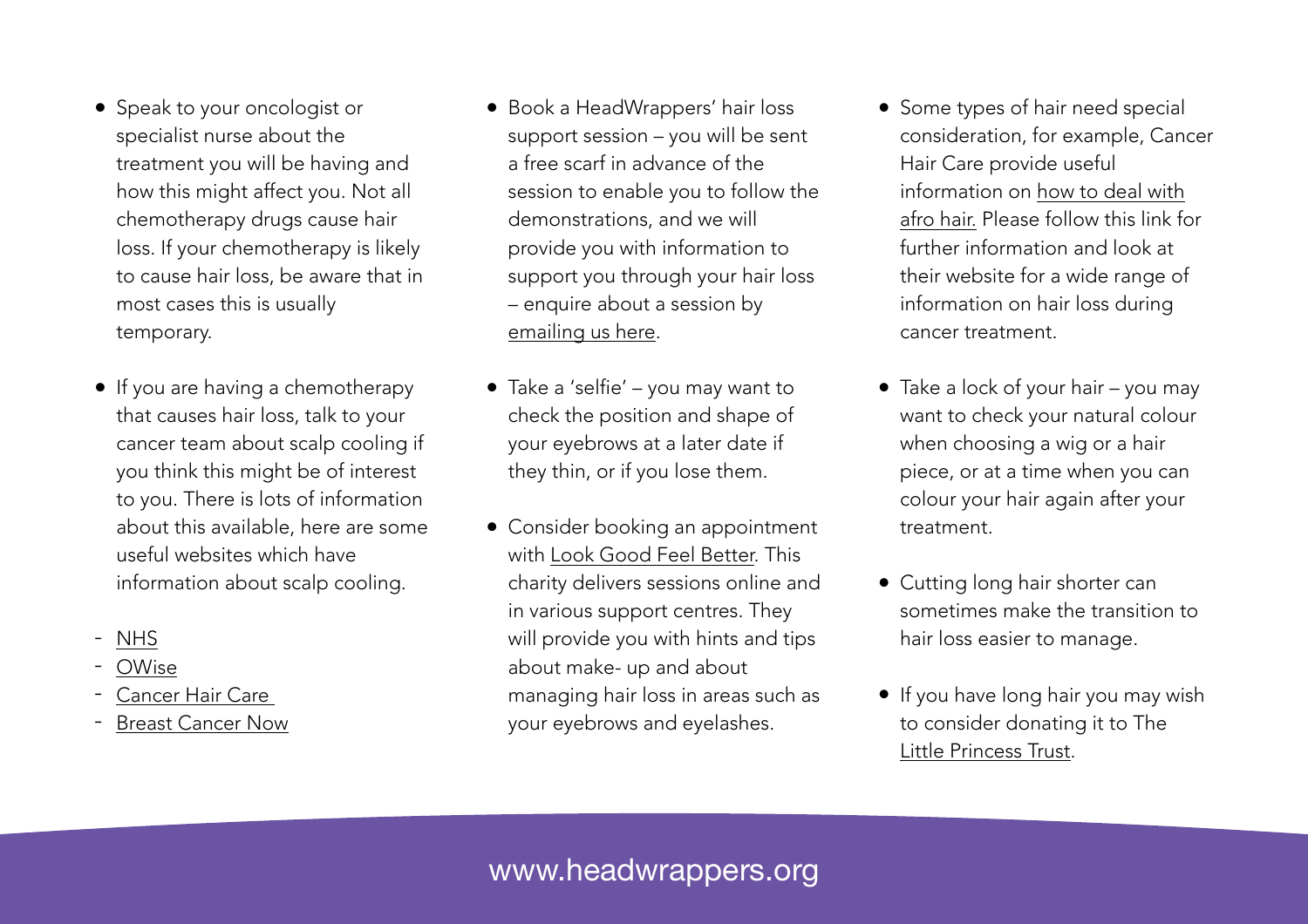

### **TIPS TO HELP YOU CARE FOR YOUR HAIR AND SKIN** SECTION THREE

INFORMATION TAKEN FROM [NHS SCOTLAND](https://www.nhsinform.scot/illnesses-and-conditions/cancer/side-effects/hair-loss) UNLESS OTHERWISE INDICATED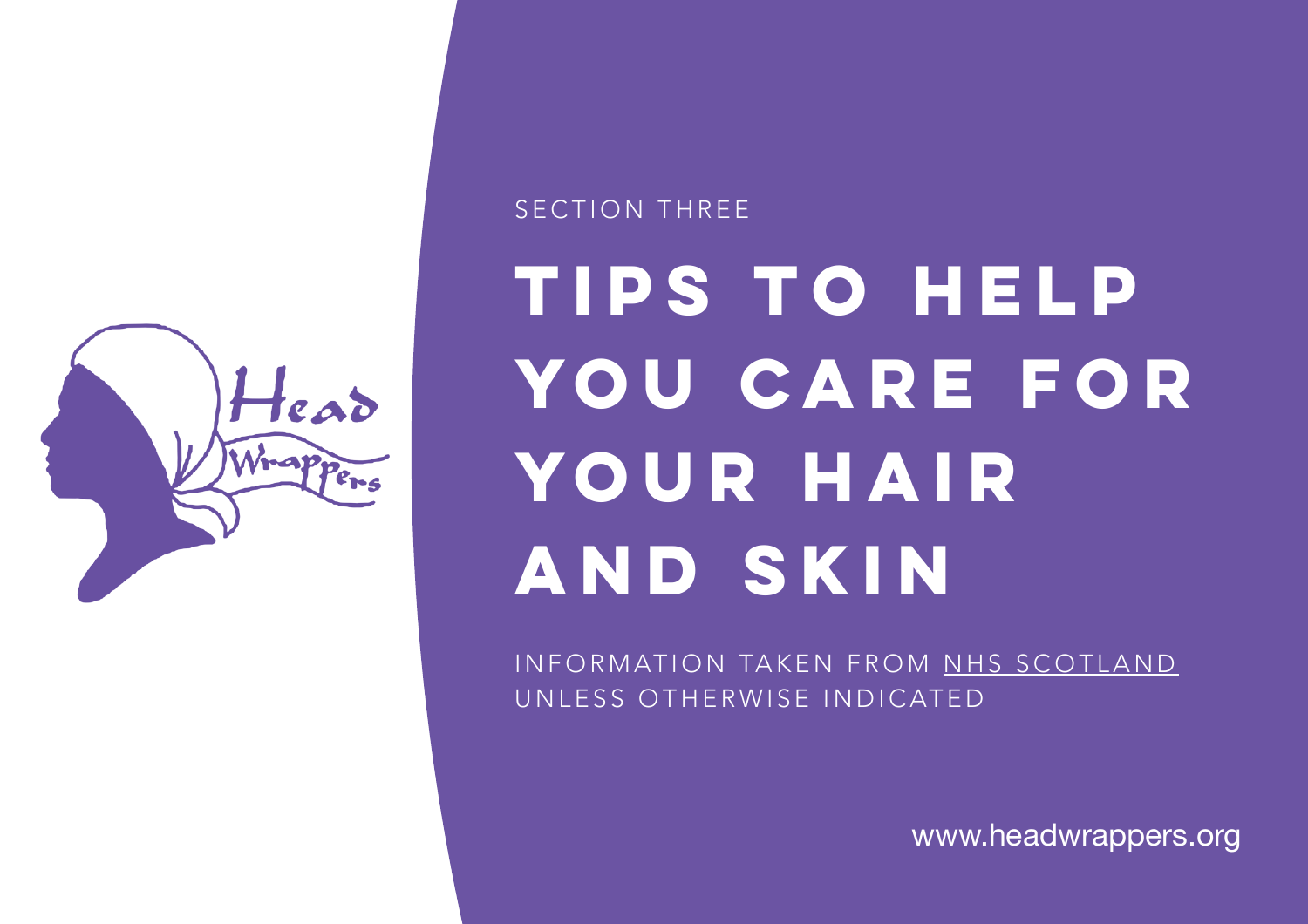It's important to look after your hair and skin during and after cancer treatment.

If you're having radiotherapy, avoid using deodorants, soaps, perfumes and lotions and check which products you can use with your specialist cancer team.

#### To look after your hair:

- Try to wash no more than twice a week [Breast Cancer Now.](https://breastcancernow.org/sites/default/files/publications/pdf/bcc54_hairloss_2018_web.pdf)
- Try not to wash your hair for two days after chemotherapy [Breast](https://breastcancernow.org/sites/default/files/publications/pdf/bcc54_hairloss_2018_web.pdf)  [Cancer Now .](https://breastcancernow.org/sites/default/files/publications/pdf/bcc54_hairloss_2018_web.pdf)
- Use gentle hair products [Macmillan Cancer Support](https://www.macmillan.org.uk/cancer-information-and-support/impacts-of-cancer/hair-loss)

recommends using a gentle nonmedicated shampoo.

- If you are having radiotherapy check with your radiotherapy team if you can use products on the affected area and if you can which ones are suitable.
- Only use conditioner on the middle and ends of long hair.
- Blot wet hair with a towel and use a wide-toothed comb.
- Avoid using hairdryers, straighteners or hot rollers.
- Avoid colouring, perming or relaxing.
- Try not to tie your hair in a tight band.
- If you lose your hair, it's important to look after the skin on your head and in other places where you had hair.

#### To look after your skin:

- Wash your scalp daily.
- Use an un-perfumed moisturiser.
- Use pillows made from natural fibres.
- Protect your head from the sun and from the cold.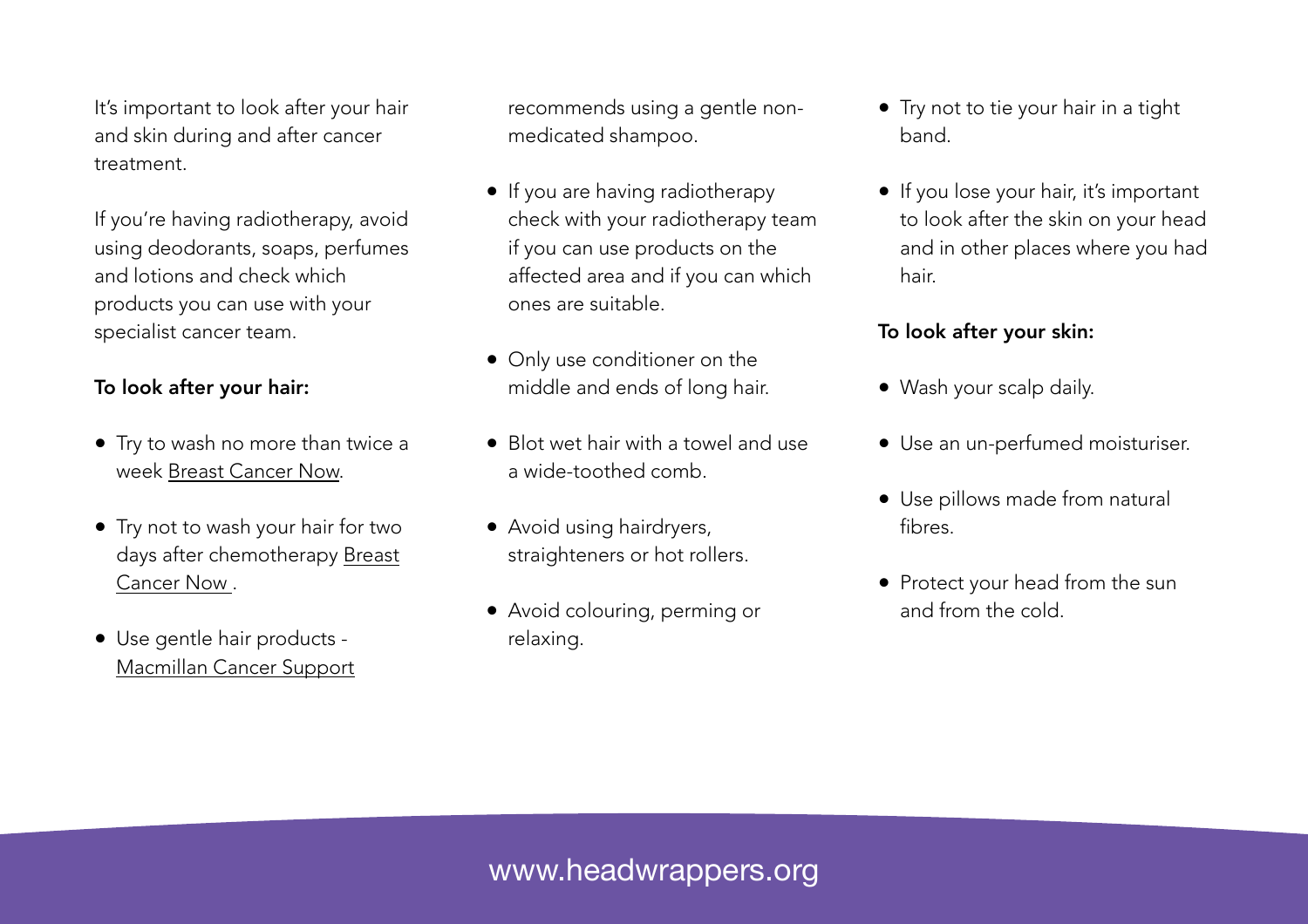#### Some extra points we think might help:

- A silk pillowcase can help reduce friction on your head during sleep and might result in less stress on your remaining hair.
- Get in touch with us if you want any help regarding headwear – our preferred suppliers offer discounts to our clients and we are happy to advise you on specific products to cover your head, depending on your lifestyle and requirements e.g., a special occasion, work or just answering the door to the postman!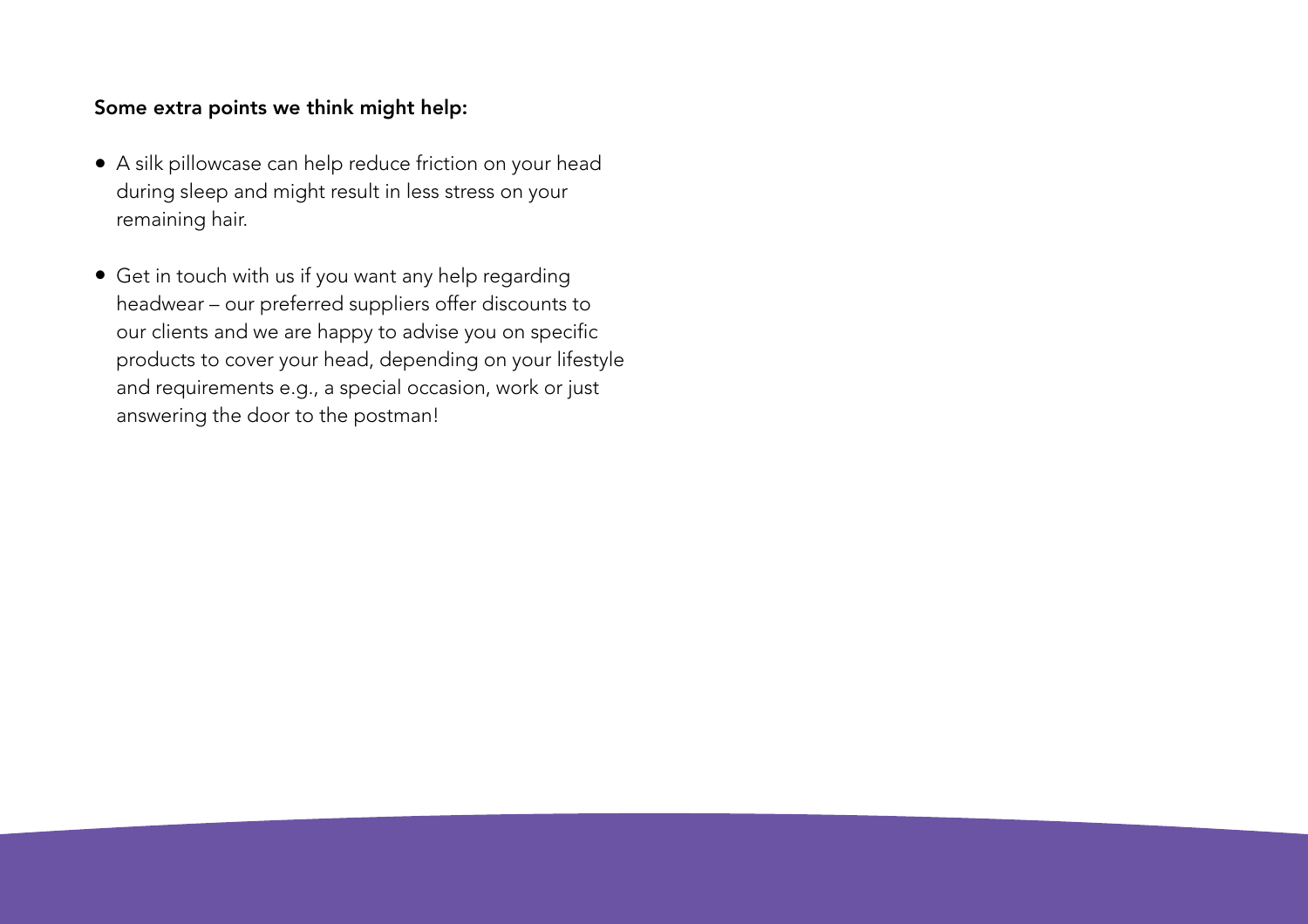

### **DURING HAIR LOSS** SECTION FOUR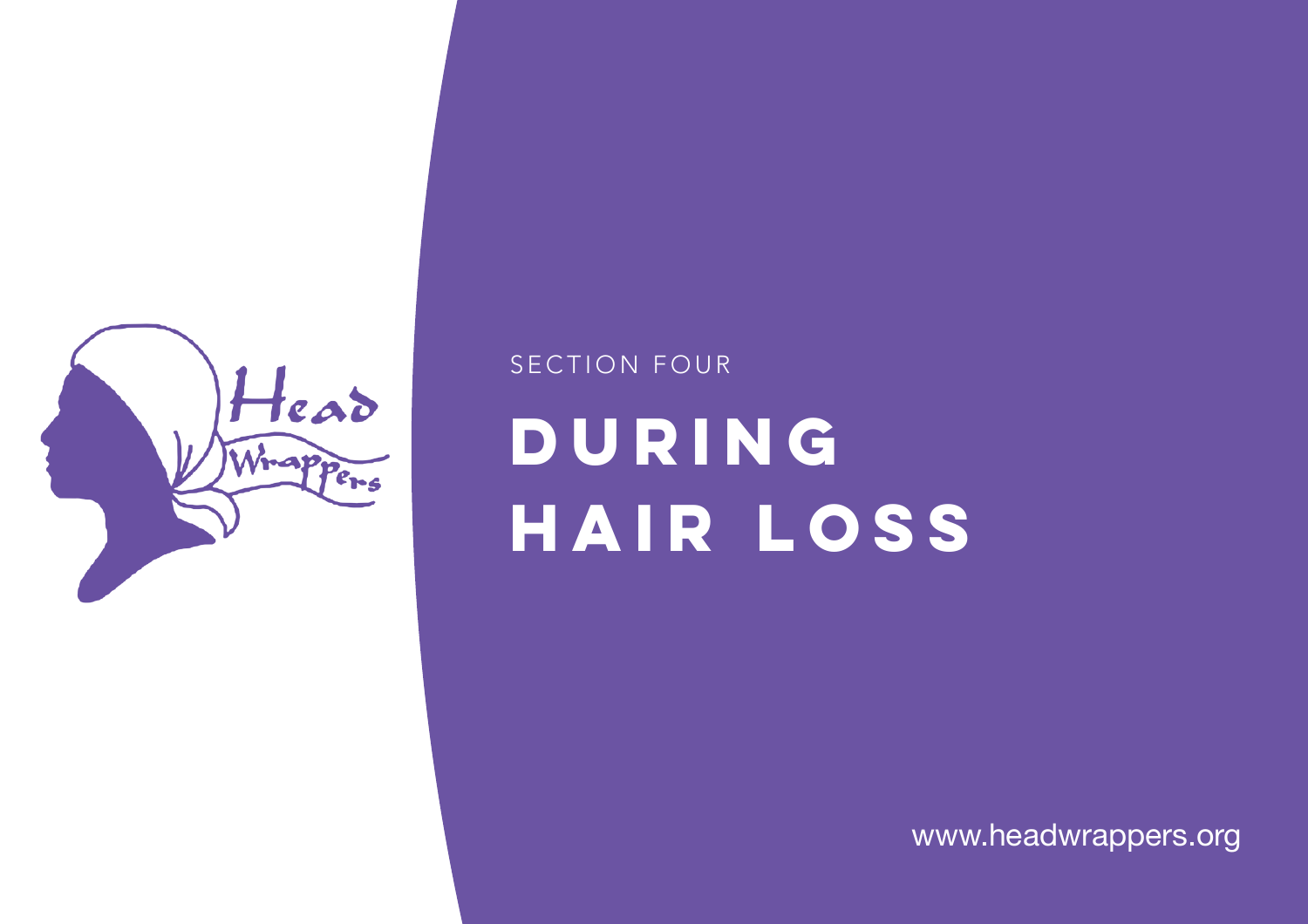- Continue to care for your hair and scalp as before. You could wear a sleep cap or soft hat in bed to keep your head warm and to catch any hair which falls out during the night.
- [Jennifer Young's skincare range](https://www.beautydespitecancer.com/) is specially formulated to nourish and soothe the side effects of cancer treatment on the skin. If your scalp gets dry you may find the products useful, but always check first that they are right for you and the treatment you are having.
- Alternatively, you could try applying natural oil, such as almond or olive oil. [\(Breast Cancer Now](https://breastcancernow.org/sites/default/files/publications/pdf/bcc54_hairloss_2018_web.pdf)).
- Cancerpal have provided us with a gentl[e massage guide](https://d69076b3-7bd8-4c39-9465-b10c2585b46c.filesusr.com/ugd/250004_e60206b4dce54cedab4aa3c1430c2e33.pdf), - we advise that you consult your medical team before embarking on any type of massage during your treatment.
- Protect your scalp from the sun by using a minimum of factor 30 even under head coverings. Chemotherapy may make your skin more sensitive than normal. [\(Breast Cancer Now\)](https://breastcancernow.org/sites/default/files/publications/pdf/bcc54_hairloss_2018_web.pdf) .
- Macmillan Cancer Support have advice on going on holiday, which has lots of advice from sun care to insect bites. "[Taking Care while on holiday"](https://www.macmillan.org.uk/cancer-information-and-support/impacts-of-cancer/travel/taking-care-while-away).
- If you decide to try a wig ensure a good fit by purchasing or seeking advice from a reputable company, such as [Trendco](https://www.trendco.co.uk/). We have found that there are lots of You Tube videos on how to position and wear a wig, which you might find useful.
- Wash your head coverings regularly, e.g., scarves, sleep hats, wigs.
- Be aware that your nasal hair may fall out, making you more susceptible to a runny nose. We recommend that

you always have some tissues handy! Some petroleum jelly under the nostrils, this may help trap pollen. [\(NHS](https://www.nhs.uk/conditions/hay-fever/)).

- You could lose your eyebrows and eye lashes. We suggest wearing sunglasses (if you do not already wear glasses) which can help protect your eyes generally.
- Radiotherapy induced hair loss Radiotherapy can cause hair loss to the part of the body that is directed at, and regrowth will depend on the type of radiotherapy treatment you are receiving. A couple of useful websites include: [Cancer Research](https://www.cancerresearchuk.org/about-cancer/cancer-in-general/treatment/radiotherapy/side-effects/head-and-neck-radiotherapy/hair-loss?_gl=1*1wwe3s4*_ga*ODI2NzU2NTMxLjE2Mzc0MTU1Nzk.*_ga_58736Z2GNN*MTYzNzQxNTU3OC4xLjEuMTYzNzQxNTYxMi4yNg..&_ga=2.154634488.1984578369.1637415579-826756531.1637415579)  [UK,](https://www.cancerresearchuk.org/about-cancer/cancer-in-general/treatment/radiotherapy/side-effects/head-and-neck-radiotherapy/hair-loss?_gl=1*1wwe3s4*_ga*ODI2NzU2NTMxLjE2Mzc0MTU1Nzk.*_ga_58736Z2GNN*MTYzNzQxNTU3OC4xLjEuMTYzNzQxNTYxMi4yNg..&_ga=2.154634488.1984578369.1637415579-826756531.1637415579) [NHS,](https://www.nhs.uk/conditions/radiotherapy/side-effects/) [Cancer Hair Care](https://www.cancerhaircare.co.uk/radiotherapy-new-hair-growth/) .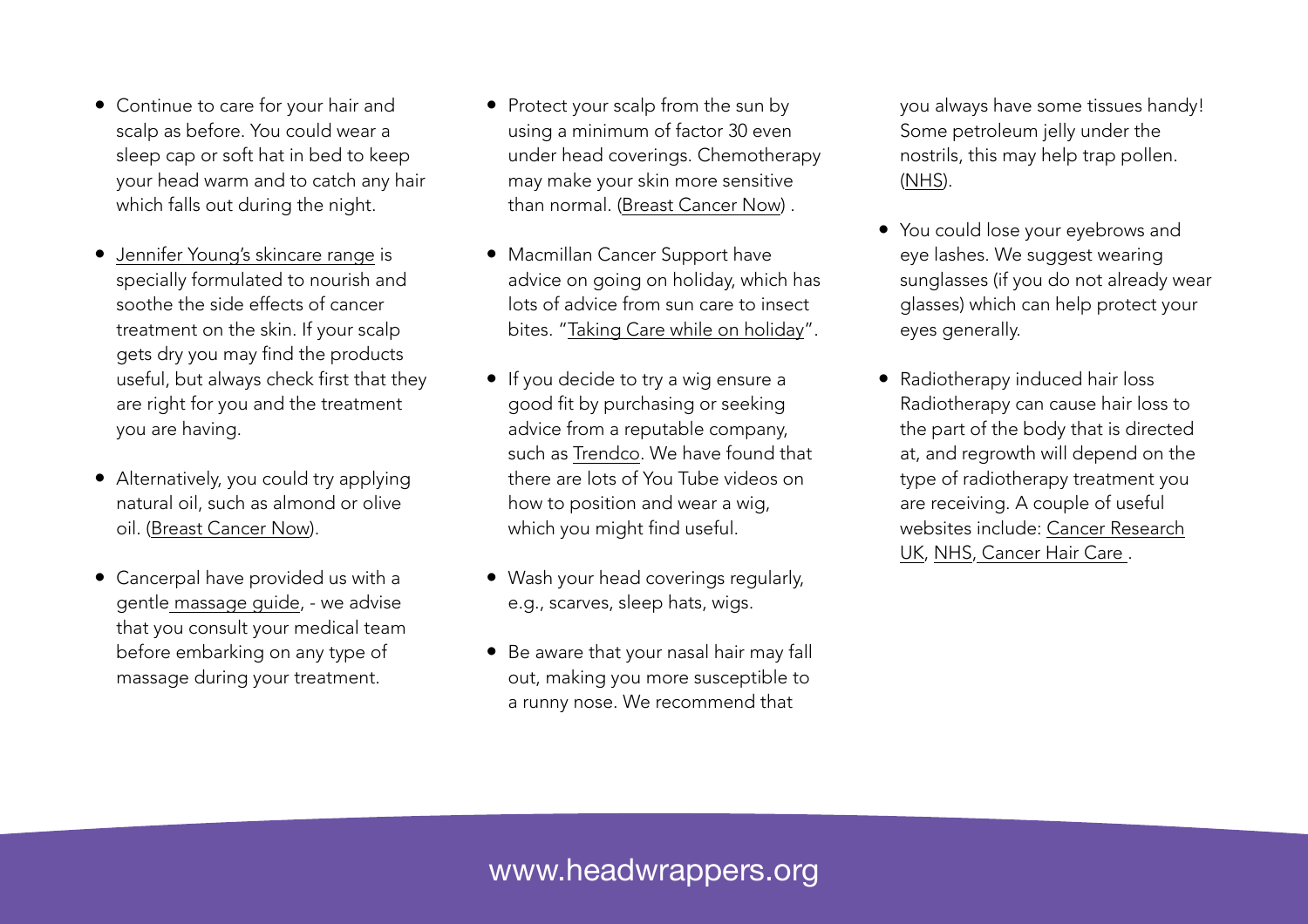

### **WHEN TREATMENT HAS FINISHED**

SECTION FIVE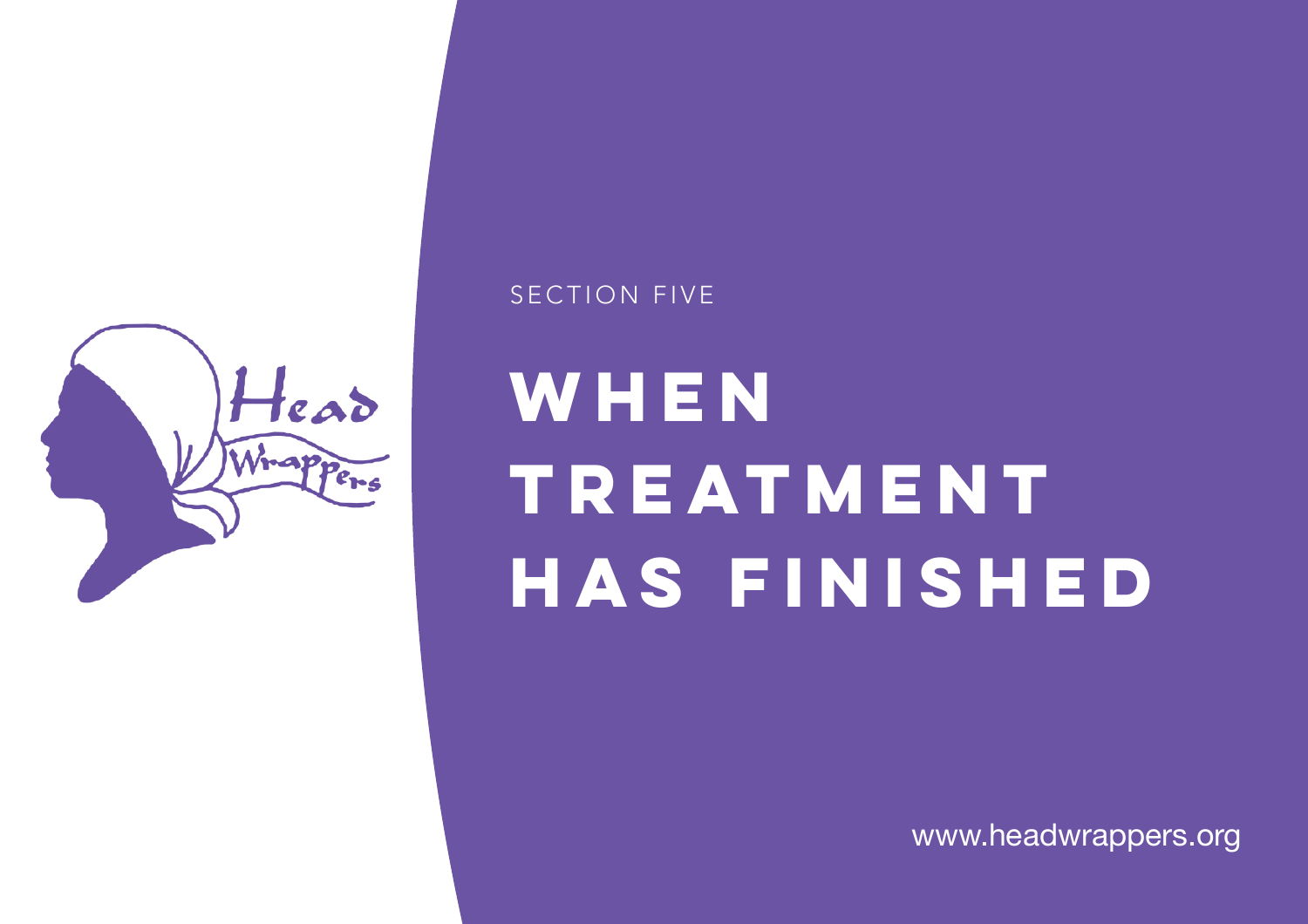Hair may start to grow within a few weeks of finishing treatment and it is likely that you will have between one to two centimetres of growth by the end of the first three months ([Cancer Hair Care\)](https://www.cancerhaircare.co.uk/hair-growth-cycle/)

As your hair grows back after treatment you may find that it has changed and it may be curlier, finer or of a different colour. Hair usually grows back after chemotherapy, although you might find that it grows unevenly or in patches at first. These changes are rarely permanent.

- When hair regrowth starts, continue to treat your new hair and scalp gently.
- Hair re-growth after radiotherapy depends on the type and number of treatments you had, and the area of the body that was affected. If your hair grows back, it usually starts 3–6 months after treatment. It may be patchy, thinner or a different colour .<sup>1</sup>

#### As your hair grows back

- Look after your new hair. Continue to use natural products and use shampoos and other products only if they do not irritate your scalp.
- There are many vitamins and herbs linked to improving hair regrowth. See [My New Hair](http://www.mynewhair.org/media/1064/mynewhair-pir-2014-digital.pdf) for further details.
- Avoid heat from hairdryers and other heated products.
- Choose a hairdresser who understands your situation.
- Book an appointment for a haircut with [Hair Reborn.](https://www.hairreborn.uk/) This charity provides expert telephone advice and up to 3 free visits at a Hair Reborn appointed salon.
- Visit [My New Hair](http://www.mynewhair.org/) to search for salons near you that are trained to support people affected by cancer.
- Seek professional advice before you colour or perm your hair, [Macmillan Cancer Support](https://www.macmillan.org.uk/cancer-information-and-support/impacts-of-cancer/hair-loss)  suggest you wait until your hair is around 7.5 cm long and that your scalp is in a healthy condition before colouring. Always do a skin allergy test.
- Keep talking to your specialist cancer team, especially if you are having on-going treatment and you are worried about your hair regrowth.
- You may wish to donate your wig to [Wigbank](http://wigbank.com) – a charity offering wigs at an affordable price.

 $1$  NHS Scotland https://www.nhsinform.scot/illnesses-and-conditions/cancer/side-effects/hair-loss (accessed 14/10/21)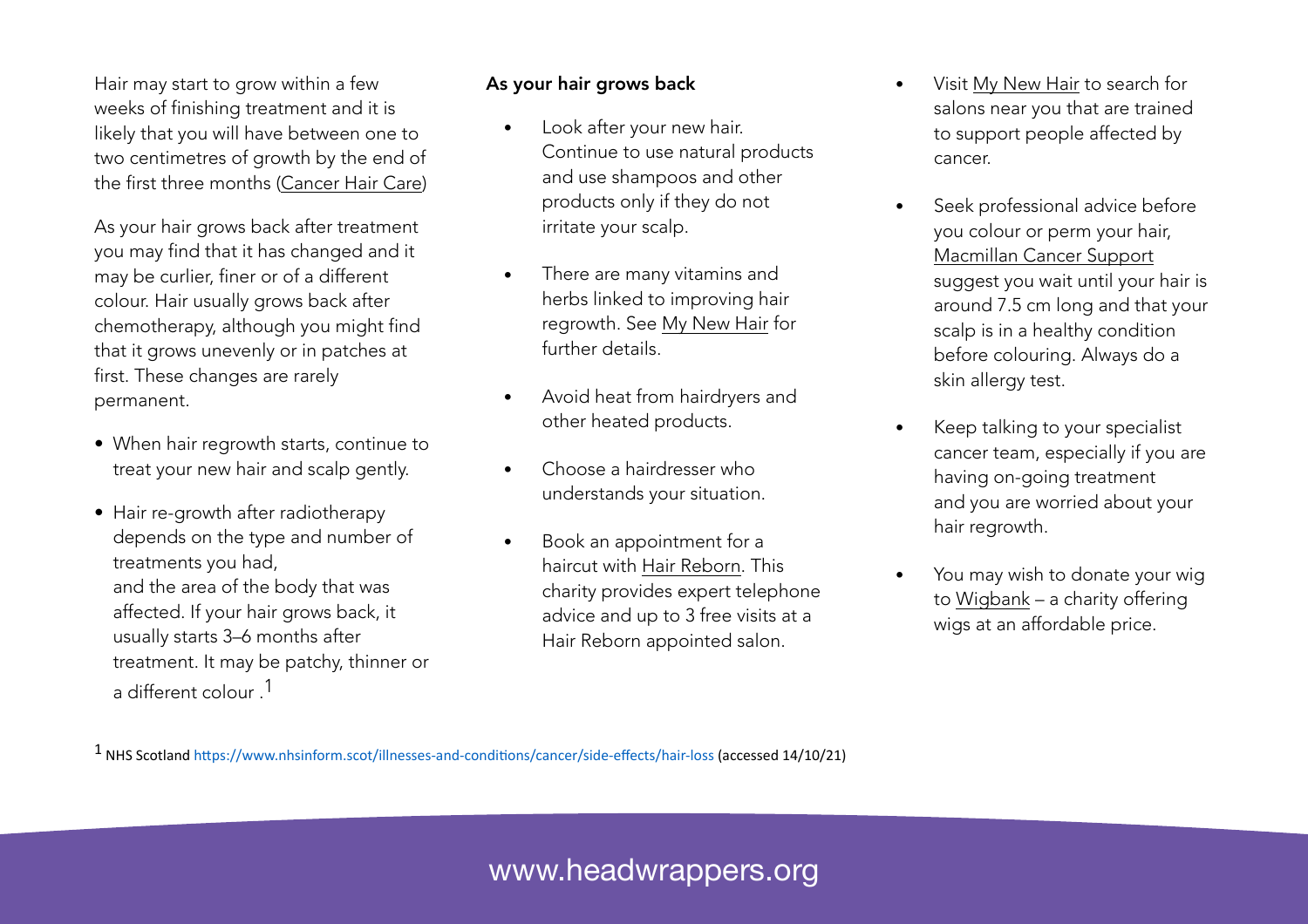There is no guarantee that hair lost through radiotherapy, will come back. In lower doses of radiation, the hair generally grows back in 3 to 6 months after the final radiation session. High doses of radiation may cause permanent damage to the hair follicles, resulting in hair not regrowing.

Unlike chemotherapy, which causes systemic (all-over) hair loss, radiation therapy only causes the hair in the specific area of treatment to fall out. If, for example, you receive radiation on your pelvis area, your pubic hair may fall out, but not the hair on your head. Radiation therapy to the brain is likely to cause the hair on your scalp to fall out.